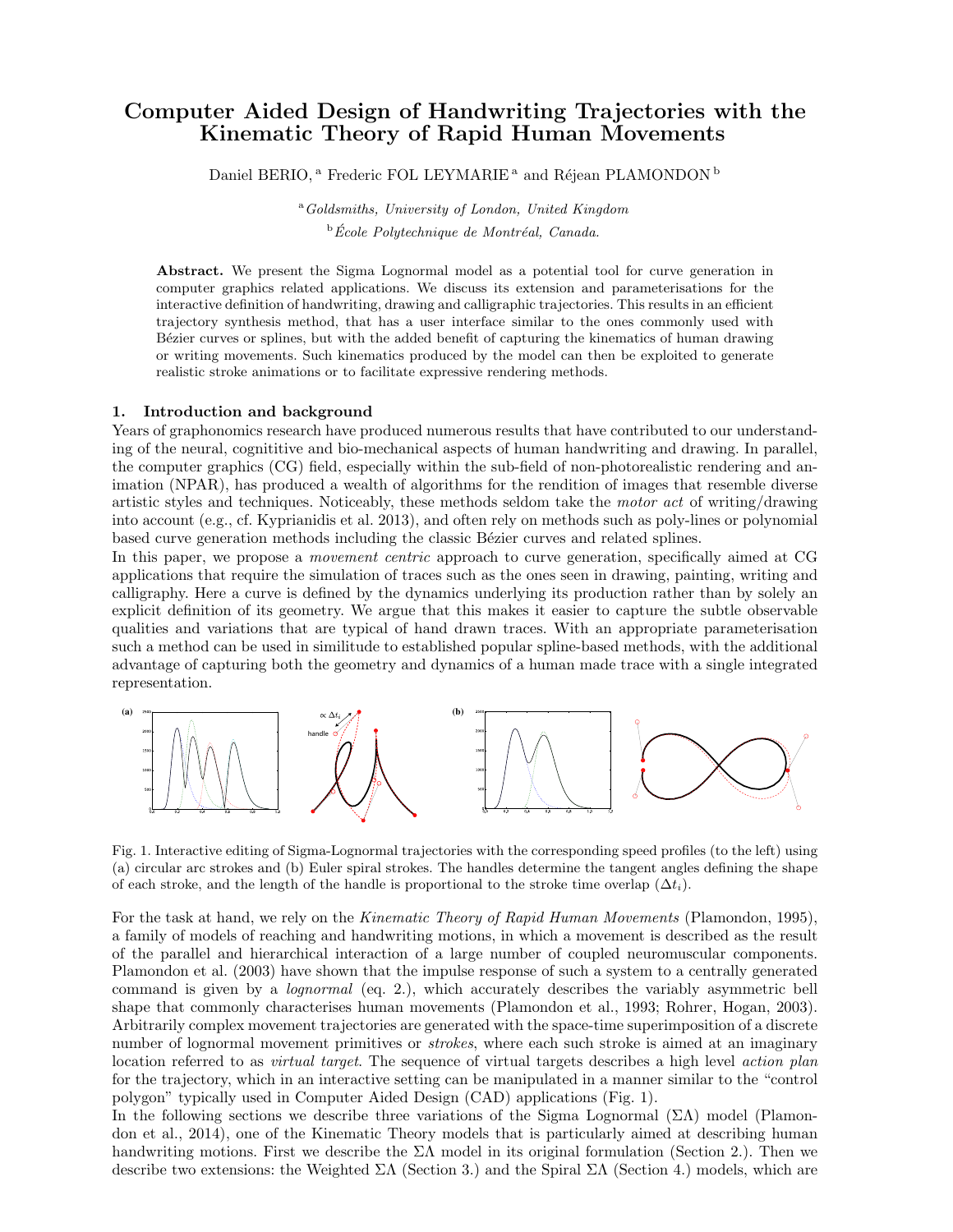both particularly aimed at interactive CG and CAD applications. Finally we discuss use cases of the models for the interactive generation of trajectories (Section 5.). Towards this application, we demonstrate a parametrisation that explicitly defines the asymmetry and duration of each lognormal stroke profile.

### 2. The Sigma Lognormal (ΣΛ) Model

On the basis of the Kinematic Theory, the Sigma Lognormal  $(\Sigma \Lambda)$  model (Plamondon et al., 2014) describes complex handwriting trajectories via the vectorial superimposition of N time shifted stroke primitives. The pentip velocity is calculated with:

$$
\boldsymbol{v}(t) = \sum_{i=1}^{N} \boldsymbol{D}(t)_i \Lambda(t)_i, \qquad (1)
$$

where  $\mathbf{D}(t)$  describes the direction and amplitude of each stroke (towards a virtual target) and

$$
\Lambda_i(t) = -\frac{1}{\sigma_i \sqrt{2\pi} (t - t_{0i})} \exp\left(\frac{(ln(t - t_{0i}) - \mu_i)^2}{2\sigma_i^2}\right),
$$
\n(2)

describes the lognormal impulse response of each stroke to a centrally generated command occurring at time  $t_{0i}$ . The parameters  $\mu_i$  and  $\sigma_i$  respectively describe the stroke delay and response time in a logarithmic time scale, and determine the shape and asymmetry of the lognormal. With the assumption that handwriting movements are made with rotations of the elbow or wrist, the curvilinear evolution of a stroke can initially be described by a circular arc. The angular evolution of a stroke is described by using the time integral of eq. 2.:

$$
\phi_i(t) = \theta_{si} + (\theta_{ei} - \theta_{si}) \int_0^t \Lambda_i(u) du = \theta_{si} + \frac{(\theta_{ei} - \theta_{si})}{2} \left[ 1 + \text{erf}\left(\frac{\log\left(t - t_{0i}\right) - \mu_i}{\sigma_i \sqrt{2}}\right) \right],\tag{3}
$$

which can be computed efficiently using the error function (erf) and where  $\theta_{si}$  and  $\theta_{ei}$  describe the starting and ending angle of the circular arc.

# 3. The Weighted Sigma Lognormal  $(\omega \Sigma \Lambda)$  Model

While the traditional  $\Sigma\Lambda$  formulation describes the velocity of a handwriting trajectory (eq. 1) that is integrated to generate the corresponding trace, here we describe each stroke through a weight that is computed similarly to eq. 3 with:

$$
w(t) = \int_0^t \Lambda_i(u) du = \frac{1}{2} \left[ 1 + \text{erf}\left( \frac{\log\left(t - t_{0i}\right) - \mu_i}{\sigma_i \sqrt{2}} \right) \right] \quad \in [0, 1]. \tag{4}
$$

This formulation avoids the need for numerical integration in the computer implementation and consequently provides a performance advantage, since the error function (erf) is a special function, and an optimised implementation is readily available in most modern programming languages. Furthermore it becomes possible to sample a trajectory at a given time step without the necessity to integrate from a given initial condition.

The planar evolution of a trajectory with m strokes can be described with an initial position  $p_0$  and a sequence of virtual targets  $(\bm{p}_1,\ldots,\bm{p}_m)$ . Each stroke evolves between a pair of consecutive virtual targets  $p_{i-1}, p_i$  and is parametrised with an amplitude  $D_i$  and a direction  $\theta_i$  given by the norm and orientation of the vector  $p_i - p_{i-1}$ . The curvilinear evolution of a stroke is then described with a circular arc shape with a central angle  $\delta_i$ . Each stroke is described by a *weighted displacement* at time t computed with:

$$
\boldsymbol{d}_{i}(t) = \begin{cases} D_{i} \begin{bmatrix} (\cos\left(\theta_{0i} - \delta_{i} w_{i}(t)\right) - \cos\left(\theta_{0i}\right) \left(2 \sin\left(\delta_{i}/2\right)\right)^{-1} \\ (\sin\left(\theta_{0i} - \delta_{i} w_{i}(t)\right) - \sin\left(\theta_{0i}\right) \left(2 \sin\left(\delta_{i}/2\right)\right)^{-1} \end{bmatrix} & \text{if } |\delta_{i}| > \epsilon, \\ D_{i} \begin{bmatrix} \cos\left(\theta_{i}\right) w_{i}(t) \\ \sin\left(\theta_{i}\right) w_{i}(t) \end{bmatrix} & \text{otherwise} \end{cases}
$$
(5)

where  $\epsilon$  is a small value  $(1 \times 10^{-10})$  used to avoid divisions by zero and numerical precision issues when the arc internal angle  $\delta_i$  is close to zero, and where

$$
\theta_{0i} = \theta_i + \frac{\pi + \delta_i}{2} \tag{6}
$$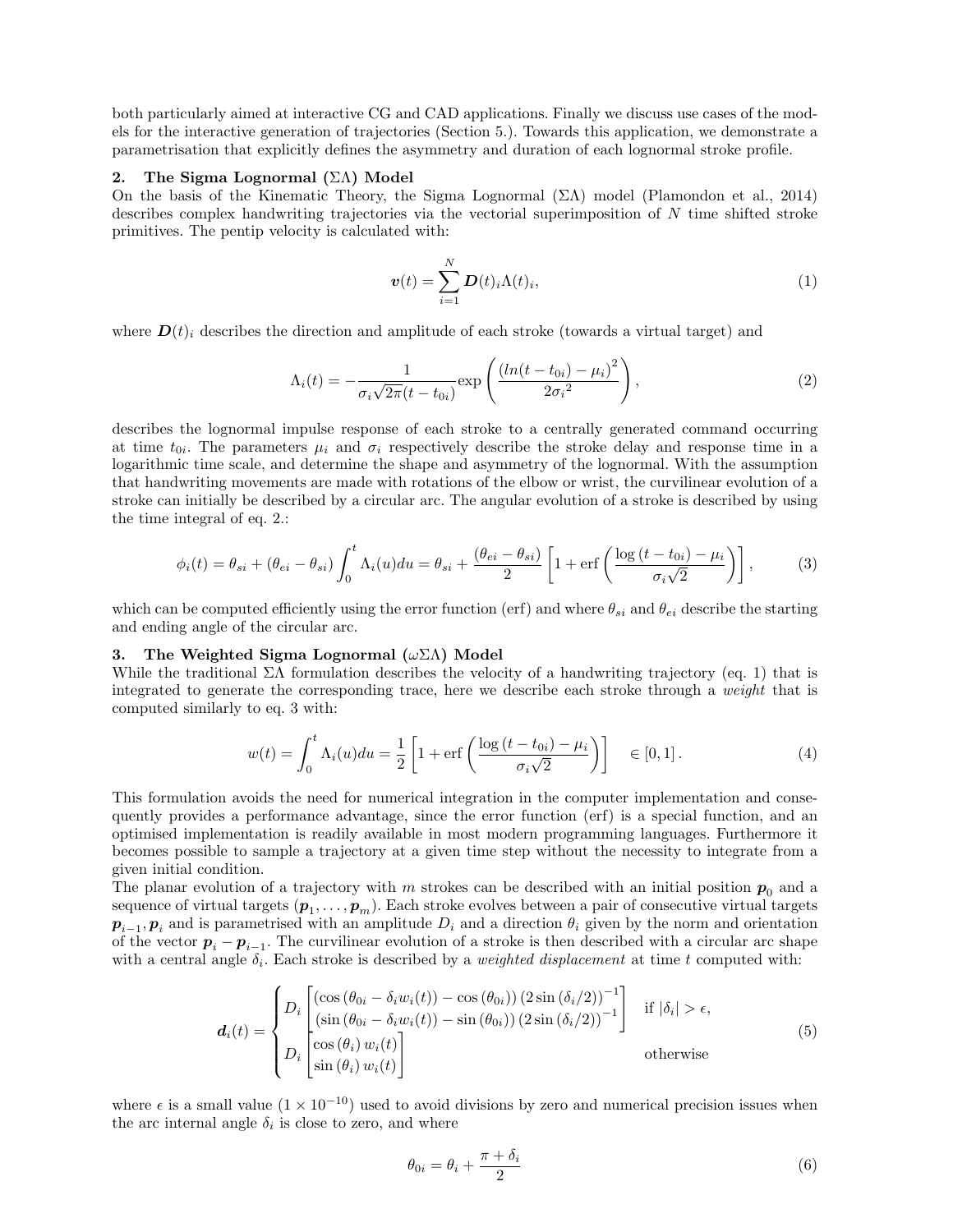is the initial angle on the circle used to compute the circular arc for each stroke. The position along the trajectory is then computed using a vectorial sum of each stroke with:

$$
p(t) = p_0 + \sum_{i=1}^{m} d_i(t).
$$
 (7)

# 4. The Weighted Euler Spiral Sigma Lognormal  $(\omega \mathscr{E} \Sigma \Lambda)$  Model

In an alternative formulation of the weighted  $\Sigma\Lambda$  model specifically aimed at interactive curve editing, we define strokes using an Euler spiral primitive. Euler spirals (aka Cornu spirals, or clothoids or spiros) are such that their curvature varies linearly with arc length, also permitting the description of variably curved segments as well as inflections. At the expense of adding a supplementary parameter per stroke to the model, the use of Euler spirals reduces the number of virtual targets needed to define a trajectory — such as when defining a doubly looping eight ("8") figure (Berio, Fol Leymarie, 2015) — and provides an additional level of editing flexibility. The resulting method can also be used to define trajectories that are identical to the standard  $\Sigma\Lambda$  model, since in the limit an Euler spiral segment converges to a circular arc (Walton, Meek, 2008).



Fig. 2. Examples of Euler spiral stroke primitives using different Hermite constraints (in red).

To describe a spiral we use the following parametrisation of the cosine  $(C(s))$  and sine  $(S(s))$  Fresnel integrals (Levien, 2009):

$$
C(s) = \int_0^s \cos(\pi u^2/2) du \text{ and } S(s) = \int_0^s \sin(\pi u^2/2) du,
$$
 (8)

which we compute using a fast numerical approximation described by Heald (1985). We define the curvilinear evolution of each stroke with *two* parameters  $s_{0i}$  and  $s_{1i}$ , which parameterise the arc-length along the spiral. While the spiral parameters  $s_{0i}$  and  $s_{1i}$  are not intuitive to specify, these can be uniquely computed given the orientation of two tangents (Hermite constraints) with respect to the chord of the spiral (Fig. 2). A number of methods exist for this task (Kimia et al., 2003; Walton, Meek, 2008; Levien, 2009; Bertolazzi, Frego, 2015); for our study we choose the method defined by Levien (2009), which has proven experimentally to be fast and robust. We then define the arc length evolution of the spiral for each stroke with:

$$
\phi_{si}(t) = s_{0i} + (s_{1i} - s_{0i})w_i(t) \tag{9}
$$

and the integrated displacement of each stroke with:

$$
\boldsymbol{d}_{i}(t) = D_{i}l_{i}^{-1} \begin{bmatrix} (C(\phi_{si}(t)) - C(s_{0i})) \cos(\theta_{i} - \theta_{ci}) - S(h_{i}\phi_{si}(t)) - S(h_{i}s_{0i})) \cos(\theta_{i} - \theta_{ci}) \\ (C(\phi_{si}(t)) - C(s_{0i})) \sin(\theta_{i} - \theta_{ci}) + S(h_{i}\phi_{si}(t)) - S(h_{i}s_{0i})) \cos(\theta_{i} - \theta_{ci}) \end{bmatrix},
$$
(10)

where

$$
l_i = \sqrt{(C(s_{1i}) - C(s_{0i}))^2 + (S(s_{1i}) - S(s_{0i}))^2}
$$
 and  $\theta_{ci} = \tan^1 \left( \frac{S(s_{1i}) - S(s_{0i})}{C(s_{1i}) - C(s_{0i})} \right)$  (11)

are used to respectively correct for the chord length and orientation of the spiral in its canonical form, and where

$$
h_i = \text{sgn}\left(\frac{\pi s_{1i}^3}{2|s_{1i}|} - \frac{\pi s_{0i}^3}{2|s_{0i}|}\right) \tag{12}
$$

takes care of flipping the spiral along the horizontal axis depending on its curvature and thus allows to capture different combinations of user defined Hermite constraints.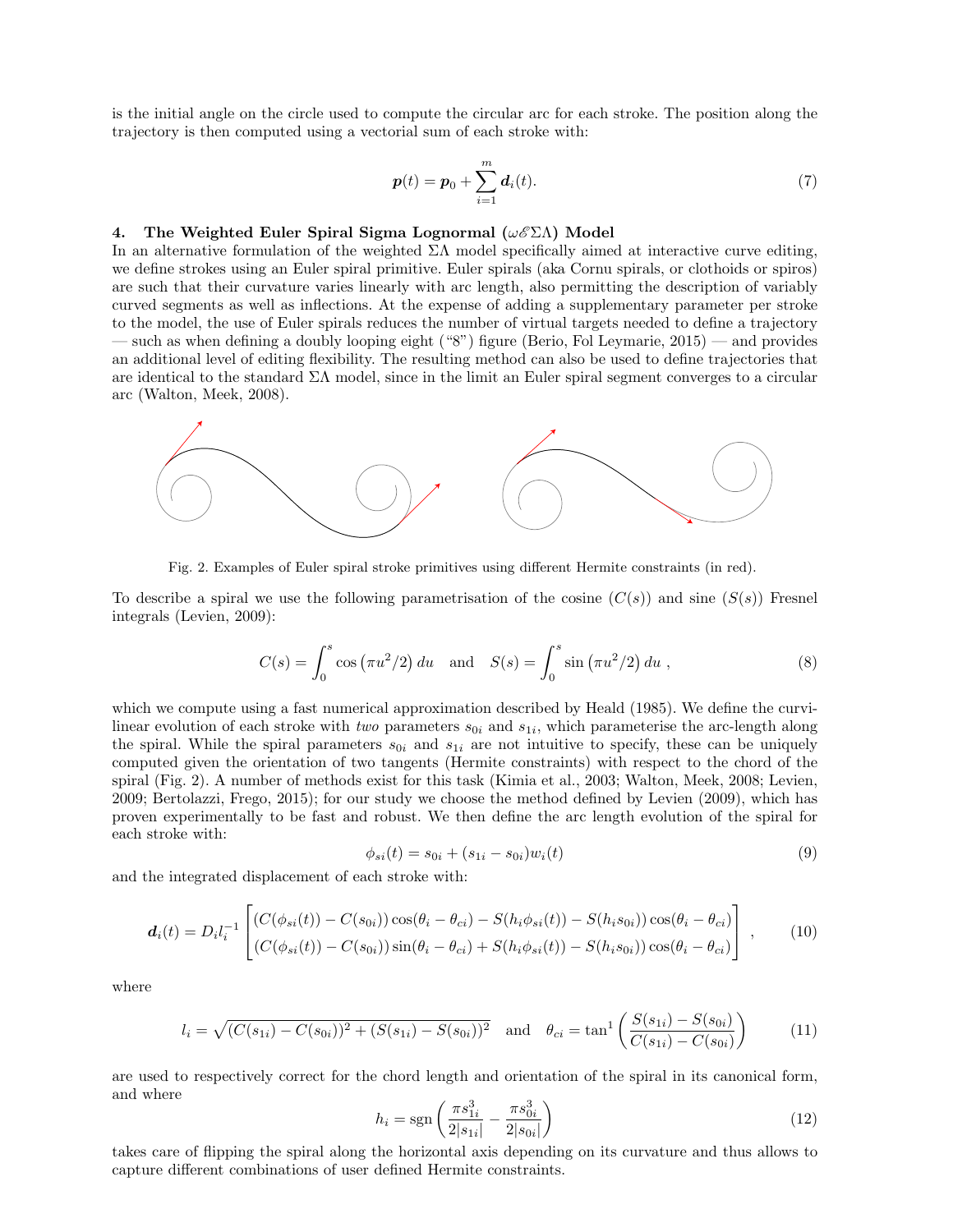### 5. User Interaction and Rendering

The  $\omega\Sigma\Lambda$  and  $\omega\mathscr{E}\Sigma\Lambda$  models provide flexible trajectory generation tools that are particularly well suited for interactive (point and click) editing procedures. For example, the user can easily edit the spatial evolution of the trajectory by dragging virtual targets, and modify the stroke shapes and timing properties by manipulating handles placed in correspondence with the virtual targets. The resulting editing procedure is similar to the more traditional CAD methods based on Bézier curves or splines, but allows to edit both the geometry as well as the physiologically plausible kinematics of the trajectory. This provides an additional layer of information that can be exploited to facilitate expressive rendering methods that take the pen dynamics into account (Fig. 3.(b)). Furthermore, it becomes trivial to generate realistic stroke animations, or to use the resulting trajectories as smooth motion paths for virtual character animations, or even to drive the motions of a robotic drawing system (Berio et al., 2016).

An additional advantage with respect to traditional curve generation methods is that the parameters of such models correspond with physically and biologically interpretable aspects of the trajectory planning and formation processes (Plamondon et al., 2014). As a result, slight random perturbations to the virtual target positions and the remaining stroke parameters result in variations of the trajectory (Fig. 3.(a)) that are alike the ones that can be observed in instances of a human drawing or writing (Diaz et al., 2016). This allows a user to define a whole *family of trajectories*, rather than just a single path, this in one editing session.



Fig. 3. (a) Variations of a trajectory using  $\omega \Sigma \Lambda$  parameter perturbations. (b) Rendering brush effects using the ω $\mathscr{E} \Sigma \Lambda$  model. (c) Lognormals with different skewedness generated by varying the shape parameter  $A_{c_i}$ ; note that with  $A_{c_i} \approx 0$  the lognormal closely approximates a (symmetric) Gaussian kernel.

Intermediate parametrisation. In order to facilitate the precise specification of timing and profile shape of each stroke, we rely upon an intermediate parametrisation that takes advantage of a few known properties of the lognormal (Djioua, Plamondon, 2008). We define each stroke with: (i) a stroke duration  $T_i$ , (ii) a relative time offset  $\Delta t_i$  with respect to the previous stroke time occurrence and duration, and (iii) a shape parameter  $A_{c_i} \in (0,1)$ , which defines the skewedness of the lognormal (Plamondon et al., 2003). The corresponding  $\Sigma\Lambda$  parameters  $\{t_{0i}, \mu_i, \sigma_i\}$  can be then computed with:

$$
\sigma_i = \sqrt{-\log(1 - A_{c_i})}, \qquad \mu_i = 3\sigma_i - \log(\frac{-1 + e^{6\sigma_i}}{T_i})
$$
\n(13)

$$
t_{0i} = t_{1i} - e^{\mu - 3\sigma} \qquad t_{1i} = t_{1(i-1)} + d_{i-1}\Delta t_i \qquad t_{1(0)} = 0,
$$
\n(14)

where  $t_{1i}$  is the onset time of the lognormal stroke profile. As  $A_{c_i}$  approaches 0, the shape of the lognormal converges to a Gaussian (Fig. 3.(c)), with mean  $t_{0i} + e^{\mu_i - \sigma_i^2}$  (the mode of the corresponding lognormal) and standard deviation  $\frac{T_i}{6}$ .

#### 6. Conclusion

We presented a novel way to adapt the  $\Sigma\Lambda$  model as a powerful tool for the interactive generation of handwriting, drawing or calligraphic trajectories. We presented some possible applications and summarised the advantages of our proposed implementation, including (i) the removal of the need of performing explicit numerical integration and (ii) the use of Euler spirals to capture and edit stroke primitives with inflections.

Our longer term goal is to explore the hypothesis that viewing a static image of a hand-made trace involves the mental recovery of its underlying movement (Pignocchi, 2010; Freedberg, Gallese, 2007; Longcamp et al., 2003) and that such recovery influences its aesthetic appreciation (Leder et al., 2012). As a result, we also hypothesise that a precise enough simulation of movement may trigger similar responses in an observer of artificially rendered traces.